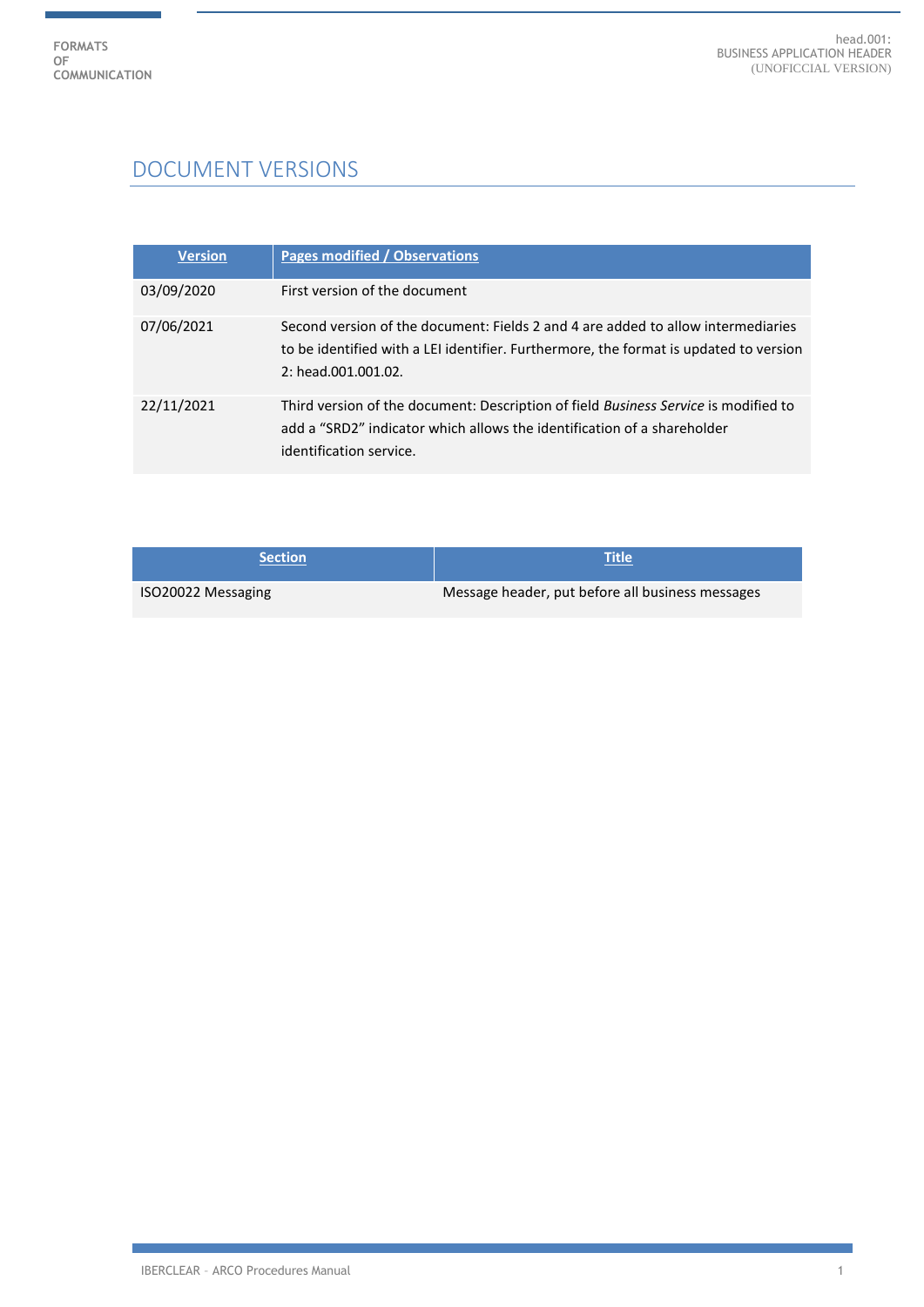#### **FORMAT head.001.001.02**

#### **General description**

It is used to identify general characteristics of the message and delivery. The functions of this message are:

a) Message routing information (identification of the sending and receiving parties). b) Identify the business message (type of message, date/time of creation, etc.).

An ISO20022 business message together with the header message form the final message. All ISO20022 business messages that are exchanged between participants, other intermediaries and Iberclear will carry this header.

#### **Origin/Destination**

| Issuer: |  | Participants, other intermediaries, DCV |  |
|---------|--|-----------------------------------------|--|
|---------|--|-----------------------------------------|--|

**Recipient:** IBERCLEAR

**Issuer:** IBERCLEAR

**Recipient:** Participants, other intermediaries, DCV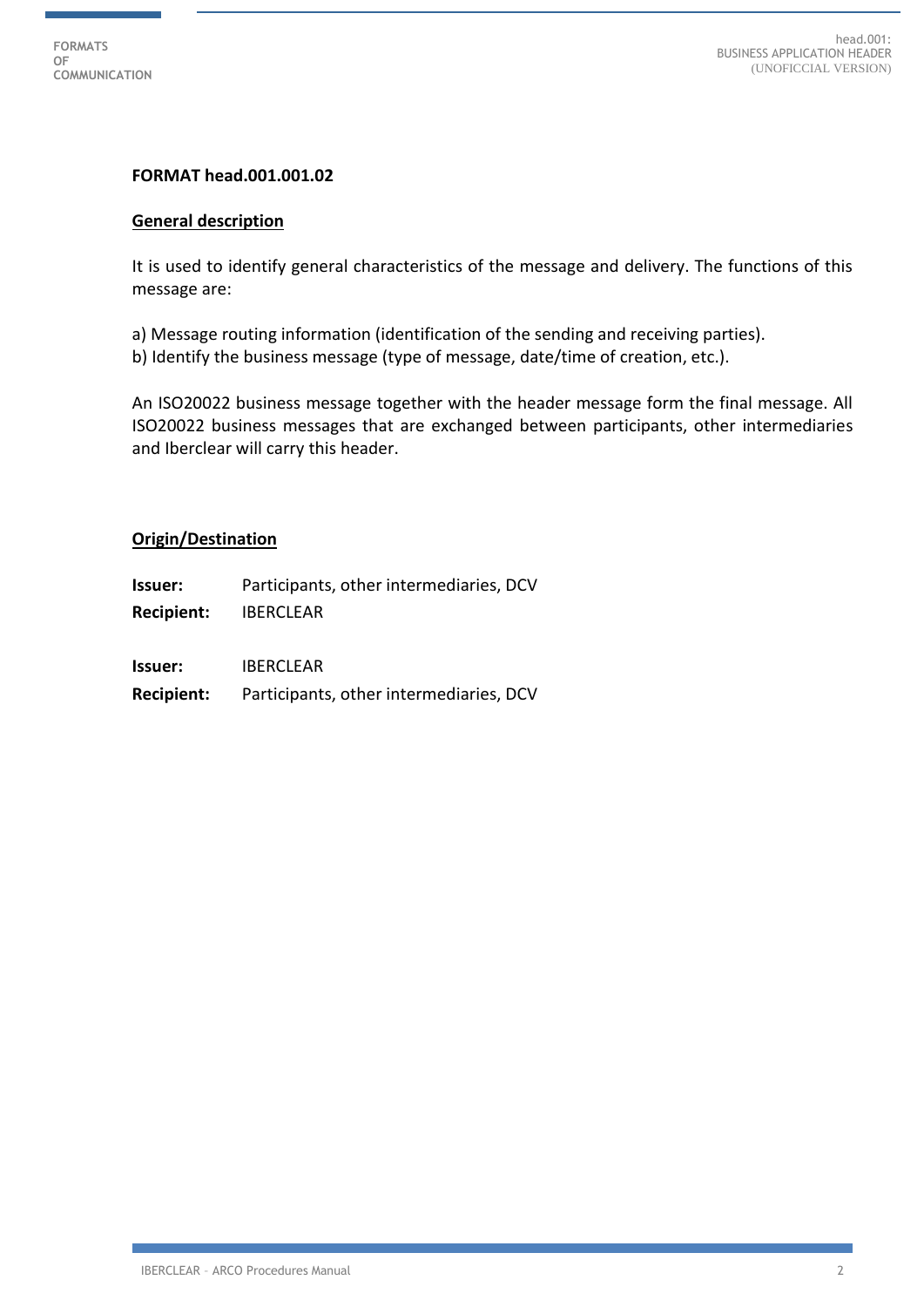ŧ

### **Format structure**

|                | Mult. | Or     | Lv             | <xml tag=""></xml>        | <b>Message Item</b>                    |
|----------------|-------|--------|----------------|---------------------------|----------------------------------------|
|                | [11]  |        | 0              | <apphdr></apphdr>         | <b>Business Application Header V01</b> |
|                | [11]  |        | 1              | <fr></fr>                 | From                                   |
|                | [11]  |        | $\overline{2}$ | <flid></flid>             | Financial Institution Identification   |
|                | [11]  |        | 3              | <fininstnid></fininstnid> | Financial Institution Identification   |
| 1              | [11]  | ${or}$ | 4              | <bicfi></bicfi>           | <b>BICFI</b>                           |
| $\overline{2}$ | [11]  | $Or\}$ | 4              | $<$ LEI $>$               | LEI                                    |
|                | [11]  |        | 1              | $<$ To $>$                | To                                     |
|                | [11]  |        | $\overline{2}$ | <flid></flid>             | Financial Institution Identification   |
|                | [11]  |        | 3              | <fininstnid></fininstnid> | Financial Institution Identification   |
| 3              | [11]  | ${or}$ | 4              | <bicfi></bicfi>           | <b>BICFI</b>                           |
| 4              | [11]  | $Or\}$ | $\overline{4}$ | $<$ LEI $>$               | LEI                                    |
| 5              | [11]  |        | $\mathbf{1}$   | <bizmsgldr></bizmsgldr>   | <b>Business Message Identifier</b>     |
| 6              | [11]  |        | 1              | <msgdefidr></msgdefidr>   | Message Definition Identifier          |
| 7              | [01]  |        | $\mathbf{1}$   | <bizsvc></bizsvc>         | <b>Business Service</b>                |
| 8              | [11]  |        | 1              | <credt></credt>           | <b>Creation Date</b>                   |